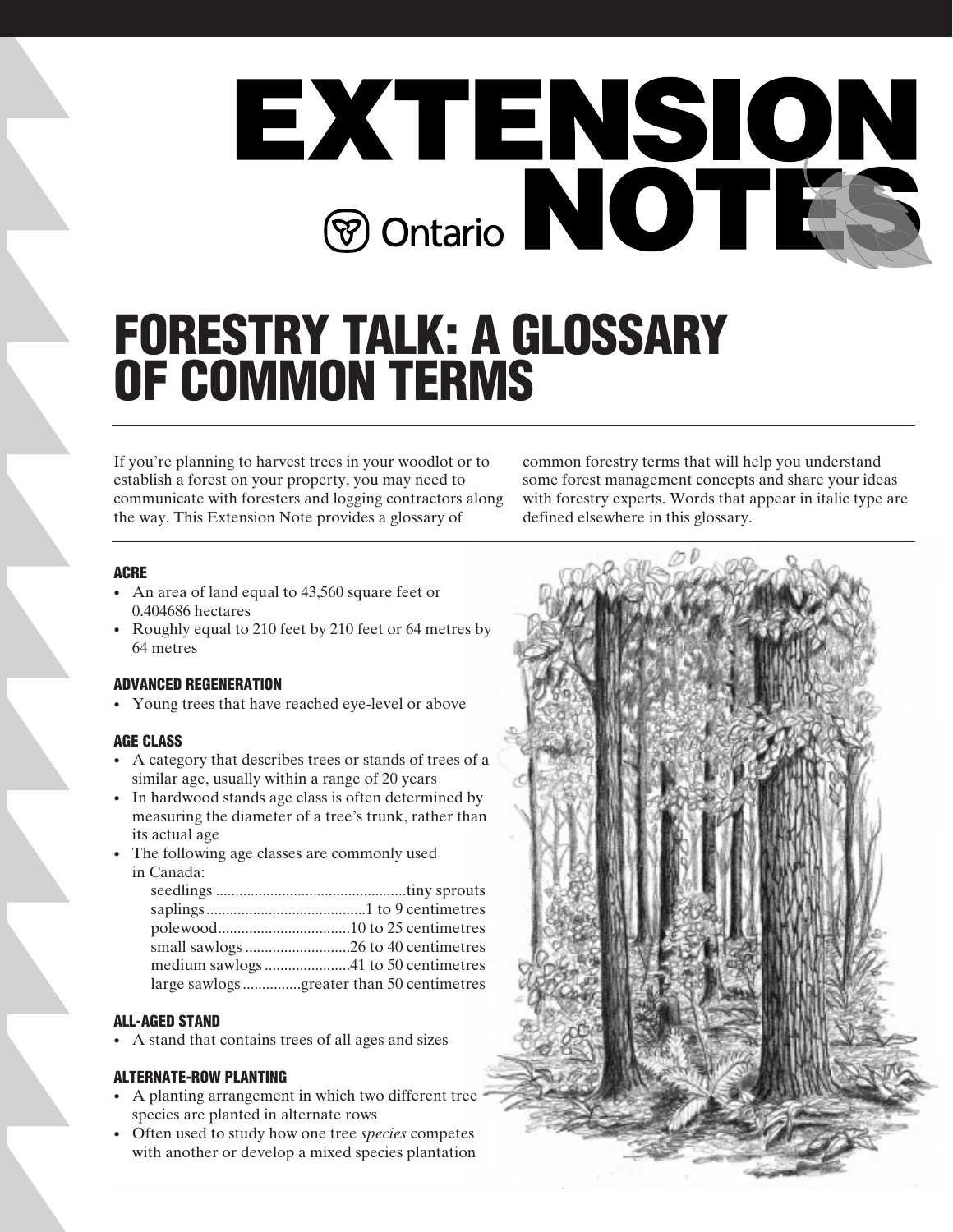#### **BASAL AREA OF A TREE**

• The area, in square metres, of the cross-section of a tree measured 1.3 metres above the ground

# **BASAL AREA OF A FOREST OR STAND**

• The area, in square metres per hectare, of the crosssection of all the trees measured 1.3 metres above the ground

# **BIOLOGICAL DIVERSITY (BIODIVERSITY)**

- The variety and variability among living organisms and *ecosystems*
- Includes differences within and between ecosystems, differences between species and differences between members of the same species
- A high level of diversity within a species, which is known as genetic diversity, helps the species survive massive climatic and environmental changes, such as those created by pollution or global warming
- Ecosystems with a high level of diversity are more stable and support a greater number of life forms

#### **BLOWDOWN**

• A tree or group of trees that has been blown down by the wind

#### **BREAST HEIGHT**

- A spot on a tree that is 1.3 metres above ground level
- Often the place at which a tree's diameter is measured
- On a slope, breast height is measured on the uphill side of the tree

#### **CANOPY**

- An almost continuous layer of foliage formed by the crowns of older trees
- Shades the layers of vegetation below

# **CANOPY GAP**

- A hole in the forest canopy that lets light penetrate to the forest floor
- Caused by fallen trees, fire, logging, disease, insects, wind, cutting or other disturbances
- Provides the open, sunlit conditions that many tree species need to germinate and grow

# **CAVITY TREE**

• A standing tree, dead or live, that has a hole or holes where wildlife can make nests or *dens* or escape predators

# **CLEARCUT**

- A large opening created by cutting all the trees in one *harvest*
- Usually regenerates to an *even-aged forest*

#### **CLEARCUTTING**

• A logging method in which all the trees are cut in one harvest

# **COLONIZER**

- The first *species* to grow in an open area after *clearcutting* or after a natural disturbance such as fire
- Also known as pioneer species, colonizers thrive in full sunlight
- Colonizers launch the process of *succession* by creating the conditions that other species need to grow

Cavity tree

# **COMPARTMENT**

• A group or stand of trees that is sufficiently uniform in species composition, arrangement condition and age class to be a distinguishable unit

#### **CONIFER**

- A tree which is "evergreen." It has cones and needles or scale-like leaves that are usually retained throughout the winter
- Examples include spruce, fir, pine cedar and larch
- The wood of conifers is referred to as "softwood"



Blowdown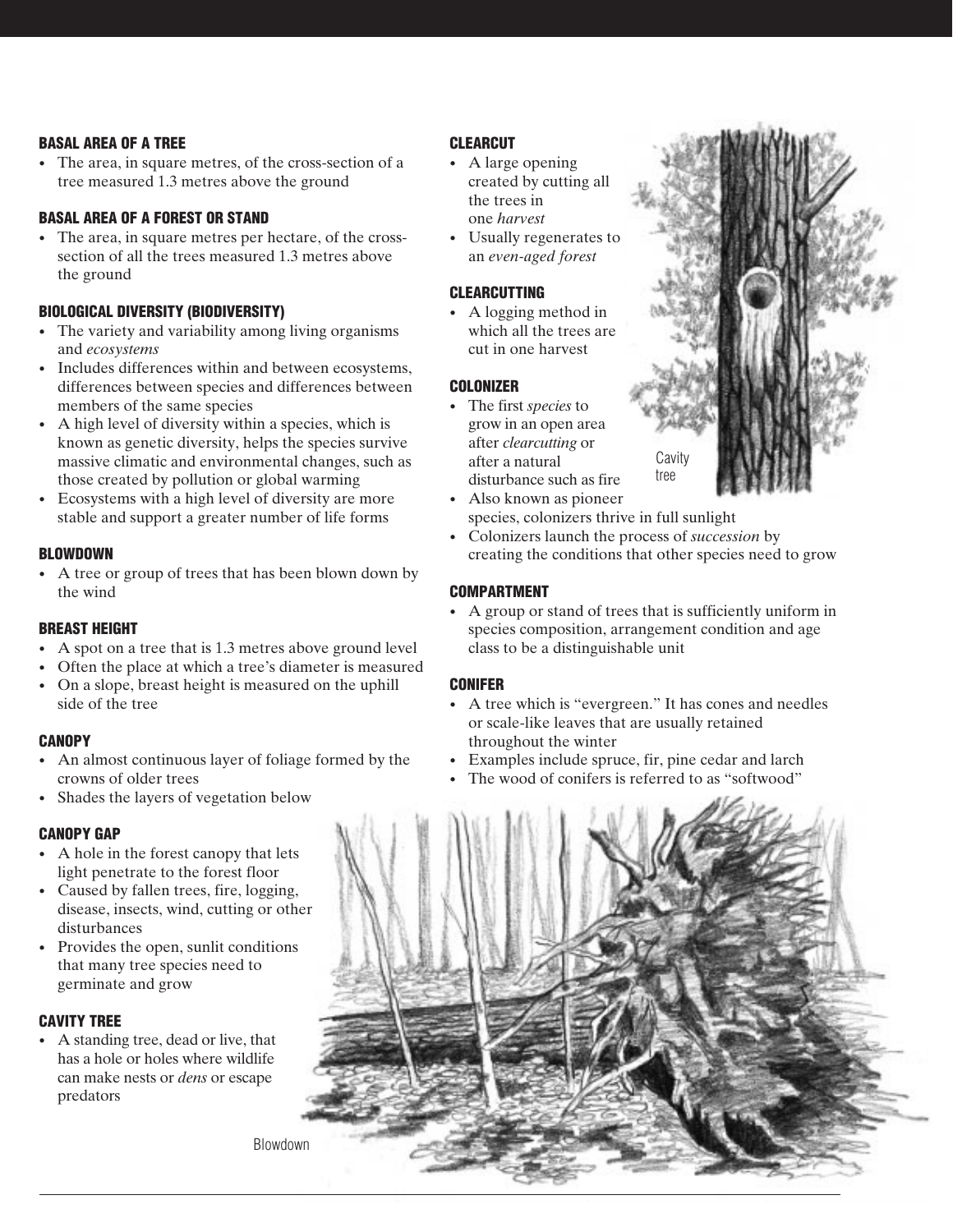**FORESTRY TALK: A GLOSSARY OF COMMON TERMS**

#### **COPPICE GROWTH**

- New shoots that grow at the base of a tree in response to stresses, such as the cutting of the tree
- A form of natural *regeneration* that allows some species to reproduce without seeds

#### **CORD**

- A unit of measurement for stacked round or split wood
- One bush cord has the outer dimensions of four by four by eight feet

Coppice growth

• One face cord has the outer dimensions of 16 inches by four by eight feet and is one-third of a bush cord

#### **CROP TREE**

- A tree that is selected to grow until the final *harvest*
- Usually selected for its location, rate of growth, species and straightness

#### **CROWN**

- A tree's live branches and foliage
- When the crowns of neighboring trees touch, they form a *canopy*

#### **DEAD WOOD**

- The decaying logs that lie on the forest floor, also called "coarse woody debris"
- Provides habitat for many life forms and a source of soil nutrients
- Provides the nutrient-rich, moist conditions some tree species need to germinate and grow

#### **DECIDUOUS**

- A trees or shrub that sheds its leaves every fall
- Examples include maple, oak, birch, poplar and basswood
- The wood of deciduous trees is referred to as "hardwood"

#### **DEN TREE**

• A tree having a hollow or cavity used by animals for refuge or hibernation

#### **DIAMETER AT BREAST HEIGHT (DBH)**

• The diameter of a tree trunk measured 1.3 metres above the ground

#### **DOMINANT SPECIES**

The most numerous and vigorous species in an area of mixed vegetation

#### **ECOSYSTEM**

• An interacting system of living organisms and their environment

#### **EVEN-AGED FOREST**

• A forest in which all the trees are within 20 years of the same age

#### **FOREST INVENTORY**

- A survey of a forest area that describes and quantifies the physical characteristics of the trees and plants, including the species present, the abundance of each species, and other measures such as height, diameter and quality
- An inventory may be done prior to the preparation of a management plan, the development of a specific work prescription, or for the purposes of establishing a value for a forest stand

#### **FOREST STRUCTURE**

- The ages and sizes of the layers of plant vegetation within a forest
- Layers may include ground vegetation, shrubs, young trees, canopy trees and *supercanopy* trees

#### **FRAGMENTED LANDSCAPE**

- An area of land in which the kind of natural vegetation that existed before European settlement has been reduced to small, disconnected parcels
- Fragmentation reduces opportunities for plants and animals to reproduce and exchange genes
- Fragmentation causes a loss of genetic diversity (see *biological diversity)*, which reduces a *species'* chance of adapting to and surviving climatic changes, pollution, disease and insect infestations





Fragmented landscape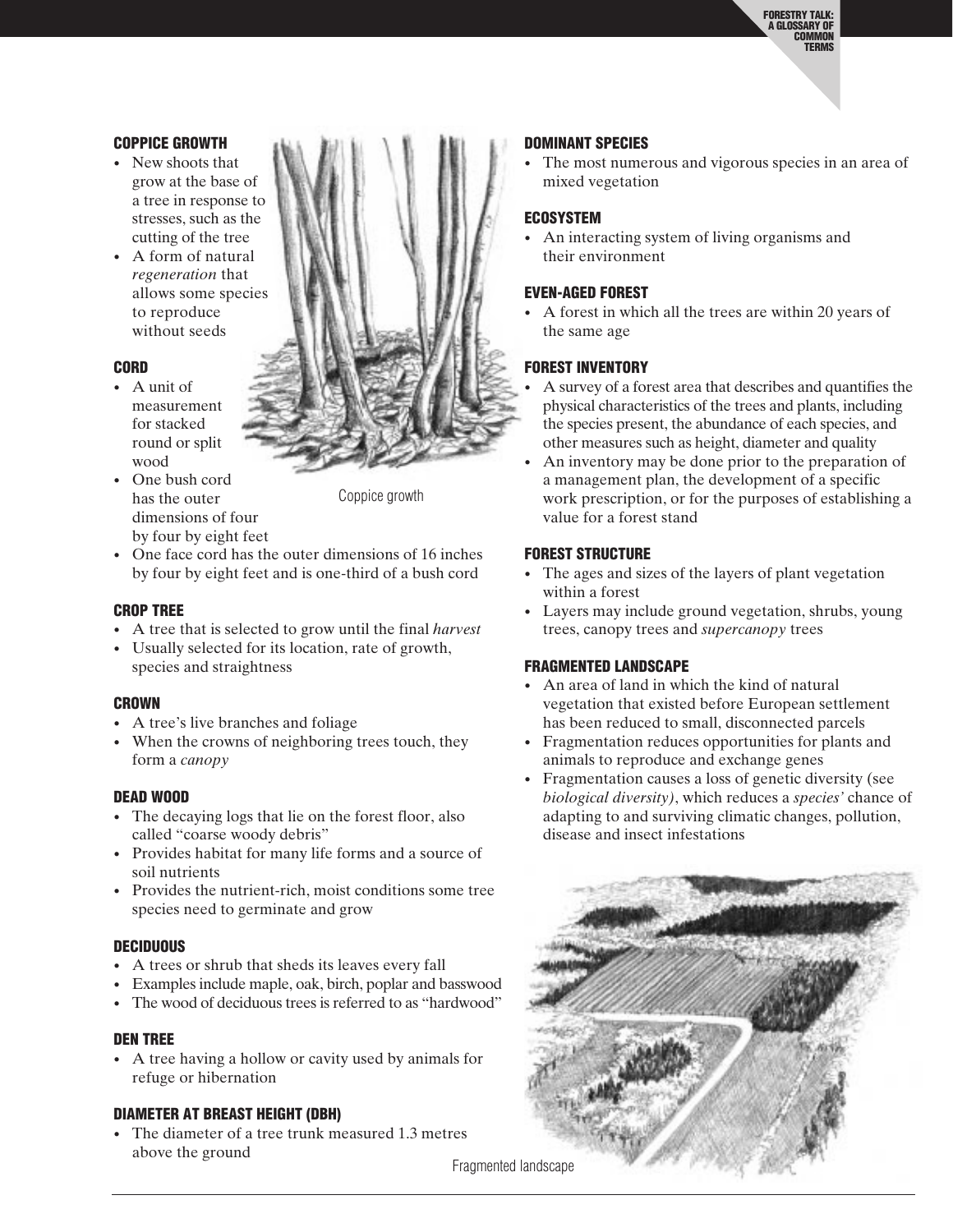#### **GIRDLING**

- Mechanically cutting the bark and underlying tissues all the way around the tree
- The removal of the bark by rodents, such as mice and voles
- Often kills a tree

# **GROUND COVER**

- The layer of life that carpets the forest floor
- Includes plants, mosses and fungi

# **GROUP SELECTION SYSTEM**

- An adaptation of the selection system, a *silviculture system* that removes some mature and/or unhealthy trees and leaves most trees to grow and regenerate the forest
- By removing groups of trees, creates *canopy gaps* where young trees can grow
- Favors mid-tolerant species that need some direct sunlight to thrive (see *tolerance*)

# **HABITAT**

• Food, water, shelter, cover and other elements of the environment that living organisms need to survive

# **HARDWOODS**

• Trees which are deciduous

# **HARVESTING**

• The process of cutting trees to make wood products or fuelwood

# **HECTARE**

- An area of land equal to 10,000 square metres (100) metres by 100 metres)
- An area of land equal to 2.47105 acres



# **HIGH-GRADING**

- A form of logging that removes the most valuable trees and leaves the less valuable *species* to grow and regenerate the forest
- Changes the species composition in a forest
- Can reduce the future commercial value and health of the forest

# **MAST**

- The fruit and seeds produced by trees and shrubs
- An important source of food for wildlife
- Soft mast are fleshy fruit such as berries
- Hard mast are shelled nuts such as acorns



# **MERCHANTABLE WOOD**

- The part of a tree or a stand that is of commercial value for products such as lumber and veneer
- Determined by tree size and quality
- Usually a tree must be at least 10 centimetres in diameter to be considered merchantable

# **MICROSITE**

• The site occupied by a tree

# **MICROCLIMATE**

- The growing conditions in a small area
- Includes many aspects of the environment, such as temperature, humidity and soil conditions

# **NURSE CROP**

Trees that provide the shelter, shade and moist conditions that other species need to grow

# **NURSE LOG**

• A decaying log on the ground that provides the moist, fertile conditions some tree species need to germinate and grow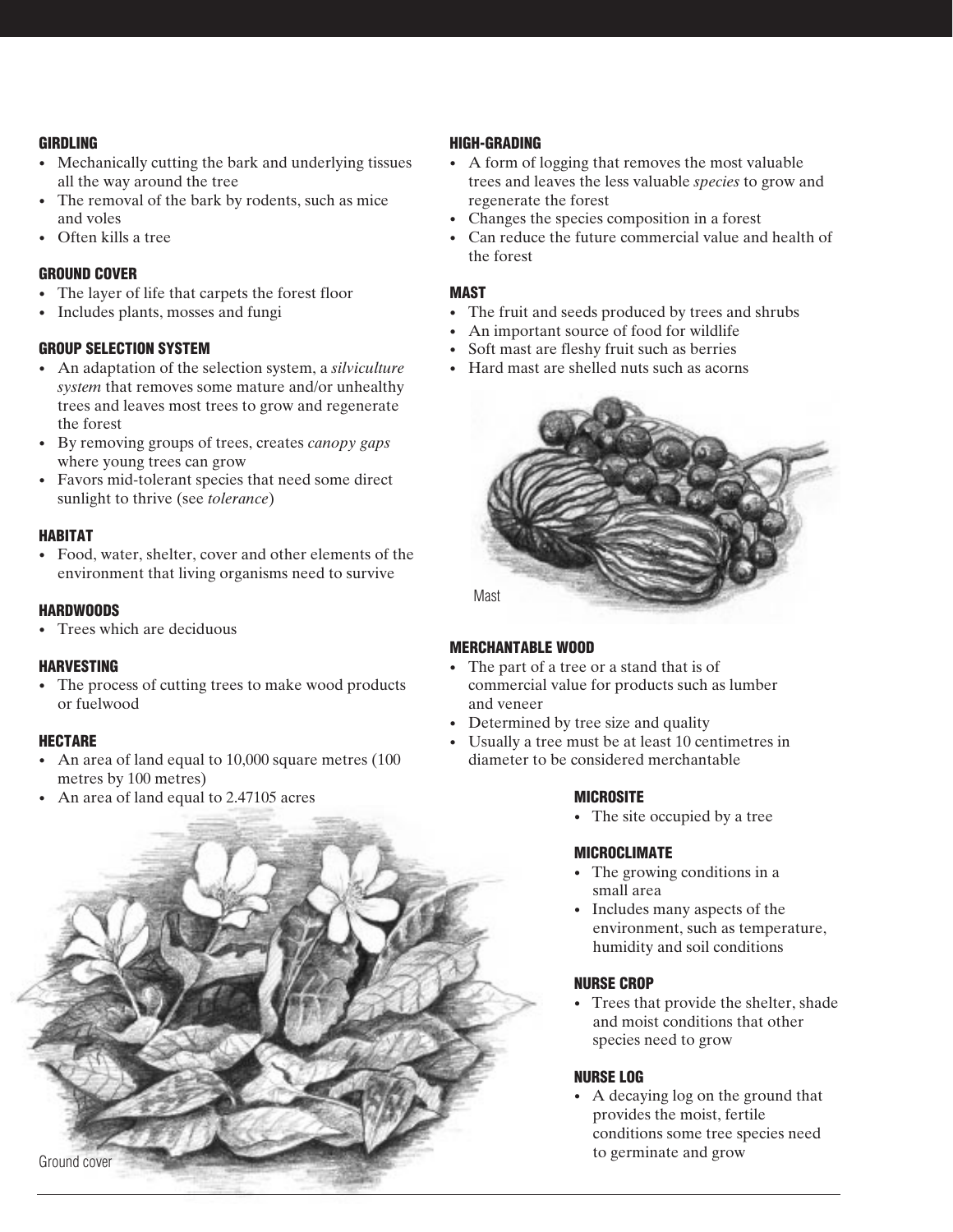

#### **OLD GROWTH**

- A forest that has a large number of the features found in the forests that grew before European settlement
- Southern Ontario's old-growth forests contained a great diversity of habitats and species, as well as trees of many ages and sizes

#### **ORGANIC LITTER**

• The layer of decomposing leaves, bark, twigs and other organic debris that lies on the forest floor

#### **PRUNING**

- Removing dead and living branches from trees
- Reduces the size of the knots in the wood and increases a tree's value for wood products such as lumber and veneer

#### **REFORESTATION**

• Establishing a new forest after the trees are cut

#### **REGENERATION**

- Young trees (noun) or the process of growing young trees (verb)
- The growth of young trees can be promoted through natural or artificial means
- Trees naturally regenerate by producing seeds or by *coppice growth*
- People artificially regenerate forests by dispersing seeds, planting trees or stimulating coppice growth

#### **RELEASING**

- Removing the vegetation near a tree that might compete with it for sunlight, water and nutrients
- Increases a tree's growth rate and chances of survival

#### **REMOVAL CUT**

- The second cut in the shelterwood *silviculture system*
- Mature trees are harvested after young trees are established below them
- Increases the growth and survival rates of young trees by providing full sunlight

#### **SALVAGE CUT**

- The process of harvesting dying or dead trees
- Used to salvage valuable timber and fuelwood and to prepare sites for *reforestation*
- Often used in forests that have been damaged by insects, disease, or fire, or to restore native vegetation to sites that were planted in the past with non-native species

#### **SELECTING (MARKING)**

• The process of choosing trees to grow as future sources of wood products or fuelwood, wildlife habitat or sources of seed for *regenerating* the forest



Releasing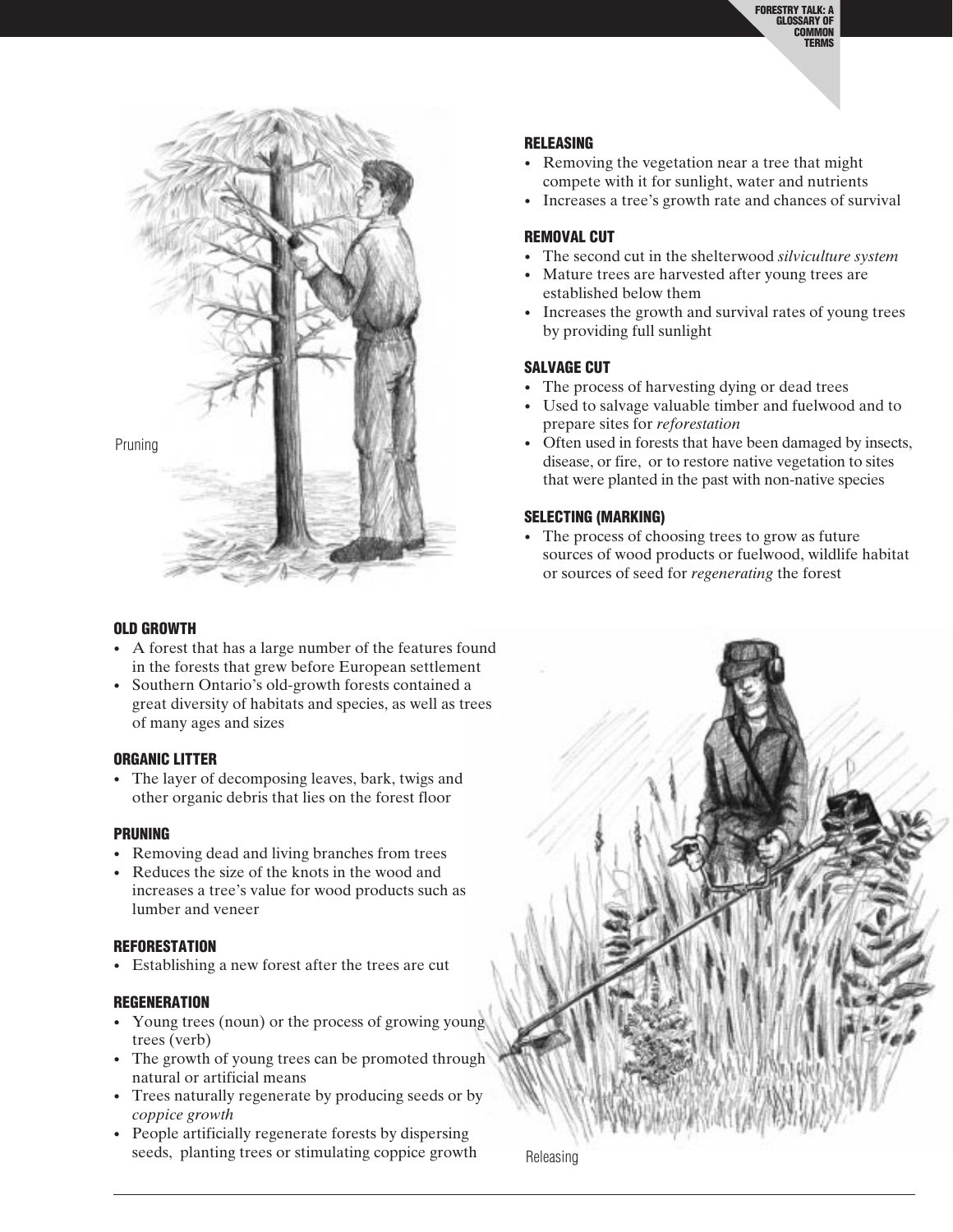# **SEED CUT**

- The first cut in the shelterwood *silviculture system*
- Removes about half of the mature trees in a stand
- Creates space so that the remaining trees can develop large crowns
- Trees with large crowns produce more seeds and the shade that many species need to germinate and grow

# **SILVICULTURE**

• The science of growing trees

#### **SILVICULTURE SYSTEMS**

- Methods for growing, *harvesting* and *regenerating* trees
- Three main systems are used in Ontario: clearcutting, selection and shelterwood

#### **1. Clearcutting**

- All trees in a stand are removed at the same time
- The *clearcut* area can be planted with seedlings after the harvest or left to regenerate naturally



#### **2. Selection System**

- Individual trees or groups of mature and/or unhealthy trees are harvested
- Leaves most of the trees and a variety of *age classes* to grow and regenerate the forest



Selection system

#### **3. Shelterwood System**

- Mature trees are harvested in a series of two or more cuts
- Encourages *natural regeneration* in the shelter and shade of the remaining trees
- The first cut, called a *seed cut,* removes about half of the large trees, leaving the rest to develop large *crowns,* which provide seeds and shade for *regeneration*
- Subsequent cuts, called *removal cuts,* are conducted when saplings are well-established beneath the mature trees
- By removing the mature trees, the final cuts provide the new growth with sunlight and room to grow



Shelterwood system

#### **SNAG**

- A standing dead tree that is decaying
- Can provide habitat for many species
- Can be a safety hazard during logging operations

#### **SPECIES**

• A group of plants, animals or other life forms that can interbreed

#### **STAND**

• A group of trees that can be distinguished from other vegetation by its composition, age, arrangement or condition

#### **STOCKING**

- A relative measure of the quantity of trees in a stand
- Can be expressed in terms of crown closure, and number of trees, basal area or volume per hectare

# **SUCCESSION**

- The process of change that occurs naturally in a forest over time as one community of living organisms replaces another
- In southern Ontario, open fields and meadows often succeed to forests of intolerant species (see *tolerance*), which later evolve into mixed forests

# **SUPERCANOPY**

- A cluster of vegetation composed of tall trees that poke through the canopy
- Usually conifers, such as white or red pines
- Provides landmarks and nesting spots for birds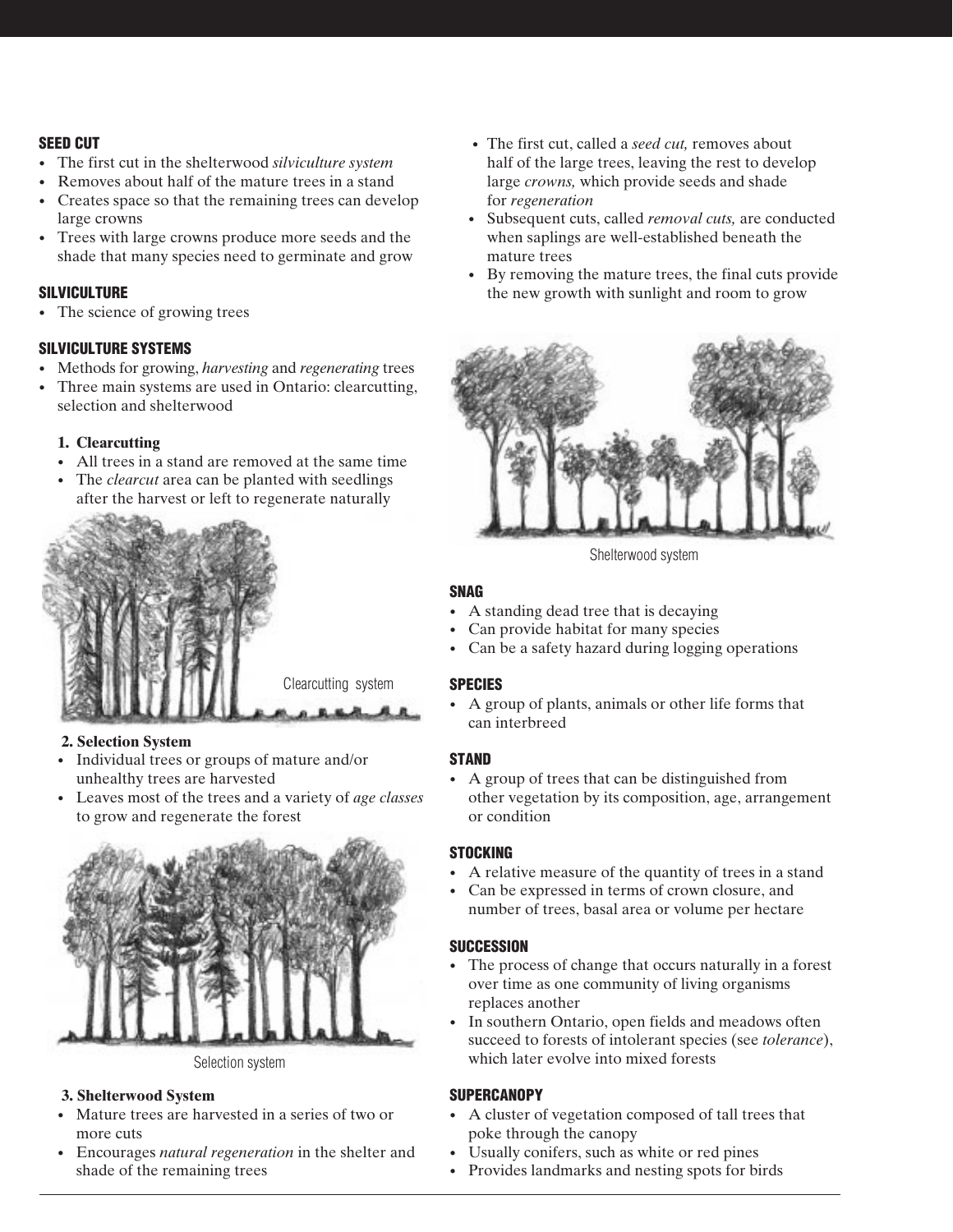

Snag and coarse woody debris



**Supercanopy** 

#### **TENDING**

- Caring for trees
- Can include *thinning, pruning* and other measures to reduce competition
- Increases survival rate, growth rate and commercial value of trees

#### **THINNING**

- Removing some trees from a *stand*
- Decreases the density of a forest, reduces competition and gives the remaining trees room to grow larger and faster

#### **TOLERANCE**

- The ability of a plant to germinate and grow in shade
- Tolerant *species,* such as maple, hemlock and beech, can grow in shade
- Mid-tolerant species, such as oak, ash and white pine, need some sunlight to survive
- Intolerant species, such as white birch, poplar and black cherry, need full sunlight — also referred to as pioneer species
- The growth rate of all species, including tolerant species, increases when the plants are exposed to more sunlight



Tolerant species can grow in shade



Mid-tolerant species need some sunlight to survive



Intolerant species need full sunlight